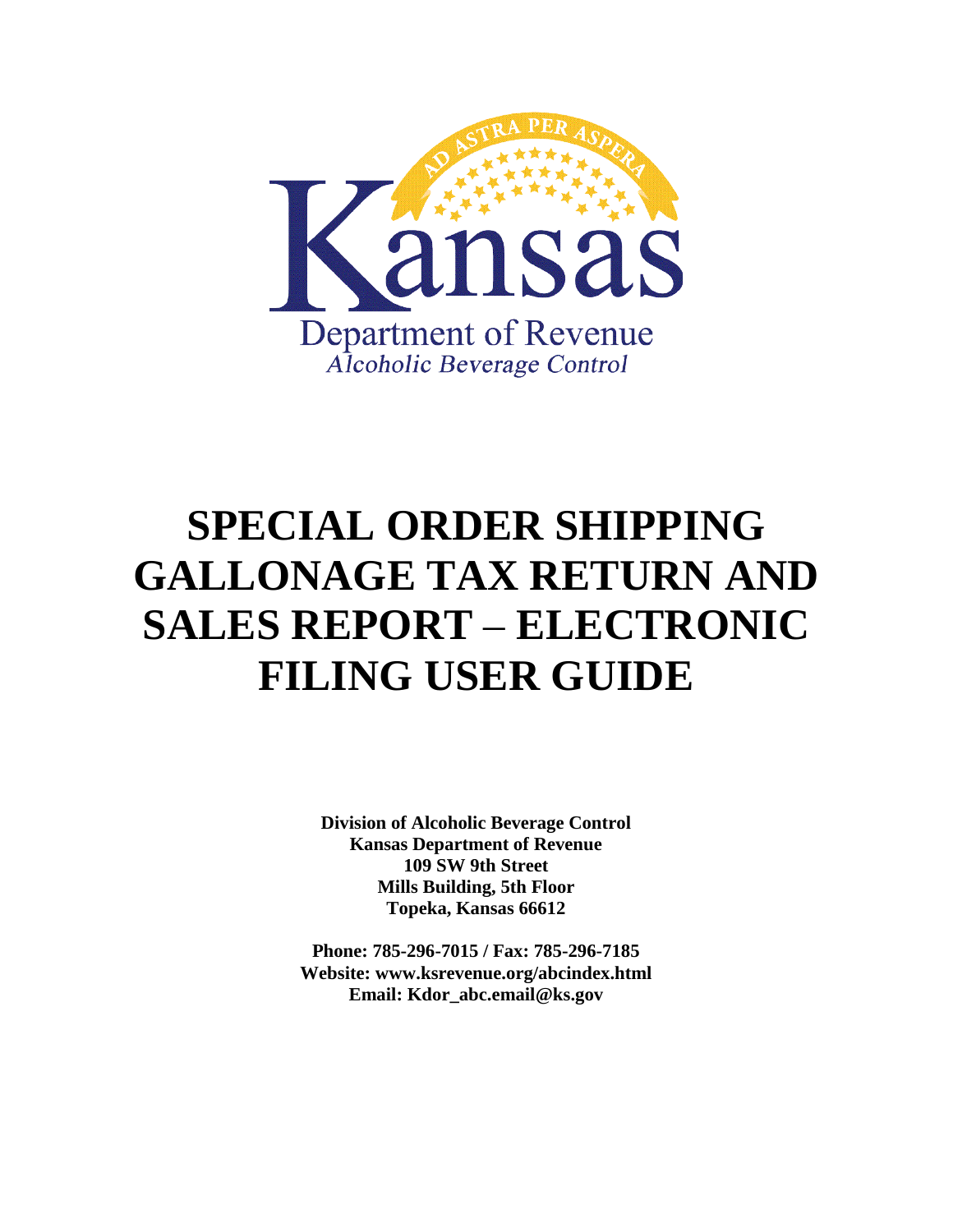If you already use the Kansas Customer Service Center on our website for some other purpose, such as submitting liquor enforcement returns and/or payments, you can skip the section titled "Setting up a Kansas Customer Service Center Account" and go to the section titled "Signing into your Special Order Shipping Account."

### **Setting up a Kansas Customer Service Center Account**

- 1. Launch your web browser (for example Internet Explorer).
- 2. Navigate to this website:<https://www.kdor.ks.gov/apps/kcsc/login.aspx>
- 3. If you are not currently registered, click the **Register Now** button.

|                      | Kansas Department of Revenue Customer Service Center                                                                                                                                                                 |
|----------------------|----------------------------------------------------------------------------------------------------------------------------------------------------------------------------------------------------------------------|
|                      |                                                                                                                                                                                                                      |
| <b>LOGIN PAGE</b>    |                                                                                                                                                                                                                      |
|                      | Thank you for using Kansas Department of Revenue Customer Service Center to manage your Department of Revenue accounts.<br>If you are accessing our site for the first time, select the "Register Now" button below. |
| <b>Fmail Address</b> | The email address you used when registering.                                                                                                                                                                         |
| Password             | Passwords are case sensitive.                                                                                                                                                                                        |
|                      | Forgot your password?<br>egister Now<br>Sign<br>Need Help? Contact Us.                                                                                                                                               |

- 4. Complete all required fields on the Customer Service Center Registration form.
- 5. Under the 'Settings' section, select the **Accounts** radio button.

| <b>EAccounts</b> Help (opens in a new window)       |                                                                                                                             |
|-----------------------------------------------------|-----------------------------------------------------------------------------------------------------------------------------|
| <b>Exemption Certificates</b>                       |                                                                                                                             |
| <b>Tax Credits</b>                                  |                                                                                                                             |
| Send me an email when there is a                    |                                                                                                                             |
| O Yes, I would like to receive email notification.* |                                                                                                                             |
|                                                     | By selecting "Yes" you agree to receive email notifications                                                                 |
|                                                     | regarding your KCSC registration and tax account(s). Individual settings can be adjusted at any time through your account's |
| Settings - Notification Options.                    |                                                                                                                             |
|                                                     | "Currently, email notifications only available for the following tax types: Retailers' Sales. Retailers'                    |
|                                                     | Compensating Use, Consumers' Compensating Use, and Withholding,                                                             |
|                                                     |                                                                                                                             |
| I'm not a robot                                     | WCARTCHA                                                                                                                    |
|                                                     | Privacy / Terms                                                                                                             |

6. Verify your information and click **Register with this Information**. Next click **Continue** where you will be asked to confirm the verification code that was sent to your email. Then click **Continue**.

| When you registered or changed your email address, you were sent an address verification email (allow up to 1 hour to receive this email). | This email has a 20 digit code that you can enter below. You can request a new verification email by clicking the "Resend Verify Email" button below. |
|--------------------------------------------------------------------------------------------------------------------------------------------|-------------------------------------------------------------------------------------------------------------------------------------------------------|
| <b>Current Email Address</b>                                                                                                               | abaxmoore@gmail.com                                                                                                                                   |
| <b>Email verification code</b>                                                                                                             |                                                                                                                                                       |
|                                                                                                                                            | <b>Resend Verify Email</b><br>Continue                                                                                                                |
| If this email address is incorrect, please enter the correct one below to request a new verification code.                                 |                                                                                                                                                       |
| <b>Email Address</b>                                                                                                                       |                                                                                                                                                       |
| <b>Reenter Email Address</b>                                                                                                               |                                                                                                                                                       |
|                                                                                                                                            | <b>Change My Email Address</b>                                                                                                                        |
|                                                                                                                                            | Logout                                                                                                                                                |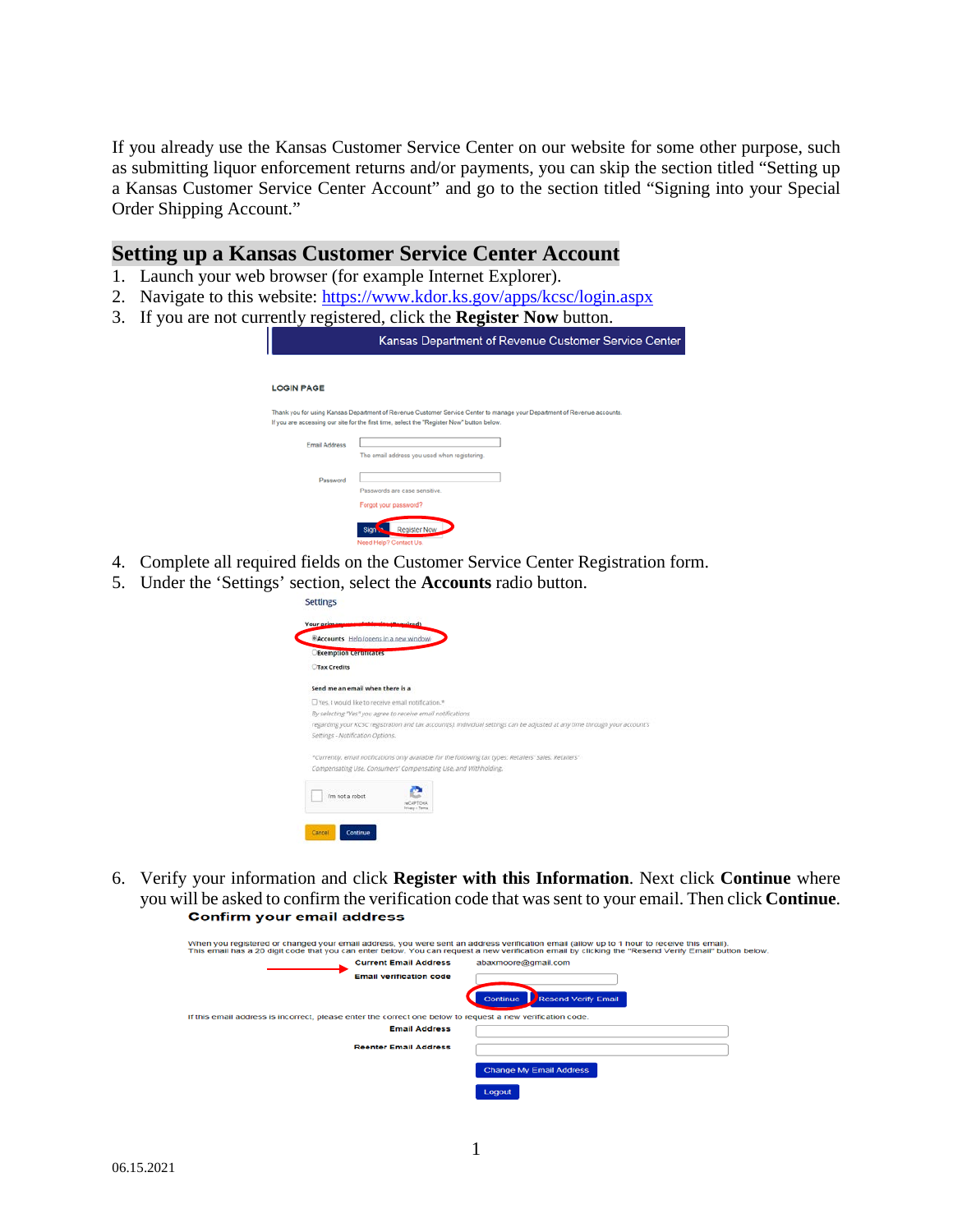### **Signing into your Special Order Shipping Account**

- 1. Launch your web browser (for example, Internet Explorer)
- 2. Type<https://www.kdor.ks.gov/Apps/kcsc/login.aspx>in the address field, and press **Enter**. Or you can find the log in link at the upper right hand corner of the Kansas Department of Revenue website [https://www.ksrevenue.](https://www.ksrevenue.org/)gov. Click the red Login button.



3. You must enter your User ID or Email Address and Password as currently registered with the Kansas Customer Service Center and click the **Sign In** button.

|                      | Kansas Department of Revenue Customer Service Center                                                                                                                                                                 |
|----------------------|----------------------------------------------------------------------------------------------------------------------------------------------------------------------------------------------------------------------|
| <b>LOGIN PAGE</b>    |                                                                                                                                                                                                                      |
|                      | Thank you for using Kansas Department of Revenue Customer Service Center to manage your Department of Revenue accounts.<br>If you are accessing our site for the first time, select the "Register Now" button below. |
| <b>Email Address</b> | The email address you used when registering.                                                                                                                                                                         |
| Password             | Passwords are case sensitive.                                                                                                                                                                                        |
|                      | Forgot your password?<br>Sign In<br>Register Now<br>ad Hole <sup>2</sup><br><b>Contact Us</b>                                                                                                                        |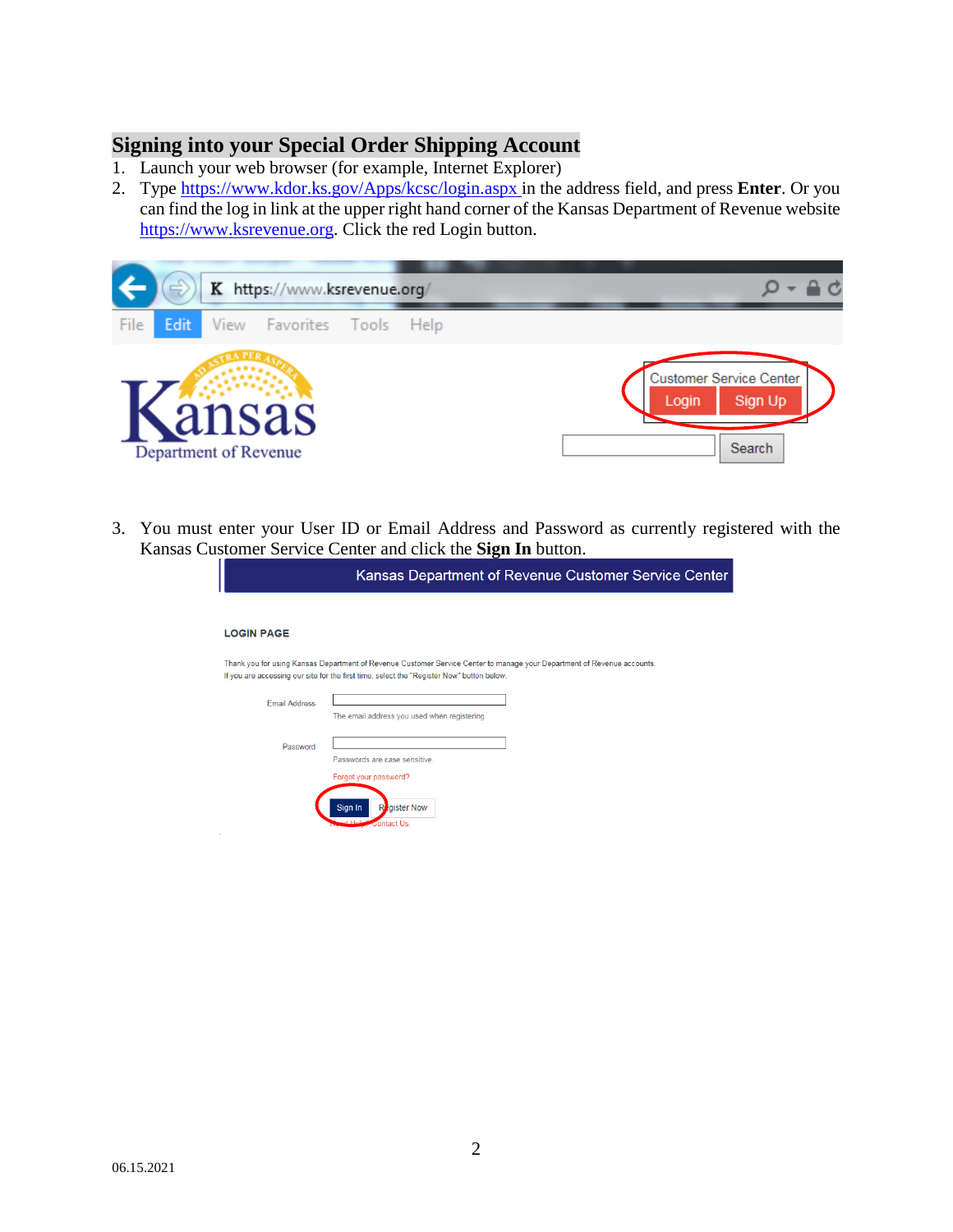### **Adding a Special Order Shipping Account**

1. When first entering this web application, you will need to add the Special Order Shipping role to your online profile, by clicking on **Account Management**.



2. Next, click on **Add an Existing or Register a New account to this login** button. If this is not your first time entering into this web application, please skip this section. **Account Listing** 

|                                                                                                                                                          |  | Add an Existing or Register a New account to this login. |  |                       |  |               |  |                         | Search:             |        |
|----------------------------------------------------------------------------------------------------------------------------------------------------------|--|----------------------------------------------------------|--|-----------------------|--|---------------|--|-------------------------|---------------------|--------|
| <b>Name (Custom Name)</b><br><b>Status</b><br><b>Filing Frequency</b><br><b>Manage</b><br><b>Secondary Name</b><br><b>Account Type</b><br><b>Account</b> |  |                                                          |  |                       |  |               |  |                         |                     |        |
| No data available in table                                                                                                                               |  |                                                          |  |                       |  |               |  |                         |                     |        |
| <b>Account</b>                                                                                                                                           |  | <b>Name</b>                                              |  | <b>Secondary Name</b> |  | <b>Status</b> |  | <b>Filing Frequency</b> | <b>Account Type</b> | Manage |
| Showing 0 to 0 of 0 entries                                                                                                                              |  |                                                          |  |                       |  |               |  |                         |                     |        |

3. You will be requested to enter an **Identification number** and **Access Code** which is unique to your Special Order Shipping account. These fields are case sensitive. Your **Identification number** is your Special Order Shipping liquor license number and your **Access Code** has been given or mailed to you. Click the **Continue** button after you have entered the information. If this information is misplaced, you may contact the Alcoholic Beverage Control at 785-296-7015. The Identification number and Access Code will only be required the first time this user logs in. If you have multiple users, each user will be required to enter this information the first time they log into the web application.

# Kansas Department of Revenue Customer Service Center - Add an existing account or register a new<br>account to your login

Enter your identification number and access code below to add your account to your login

- Your identification number is dependent on the type of account you are trying to add:
	- Individual Income (payment only): can be added by visiting the individual account page.
- Individual income (payment only): can be added by visiting the <u>individual account page</u><br>Charitable Gaming: Nine digit bingo/raffle account. If you want to register a new bingo/raffle account click here for more informatio
- 
- 
- 
- **ETA:** nine digit EIN. If you want to register a new IFTA account click here for more information<br>**Motor fuel of mineral tax:** five digit license number<br>**PVD Education Account:** Twe digit license number<br>**PVD Education Acco**  $\cdot$  PVD Eq
- 
- . Any other account (Withholding, Sales, Use, Transient Guest, Liquor Taxes, etc.): nine digit EIN or 15 character tax account number

Access codes are Kansas Department of Revenue-assigned 6 to 16 digit numeric or alphanumeric codes specific to each account. If you do not know your access code, you may call the Electronic Services unit at 785-296-6993 or by e-mail. KDOR Business TaxEServices@ks.gov. You should receive a response within two business days to any emails to this address.

| <b>Identification number</b> |          |  |
|------------------------------|----------|--|
| <b>Access code</b>           |          |  |
| Cancel                       | Continue |  |
|                              |          |  |

4. Confirm the account you wish to add and click **Save**.

 $\overline{\mathbf{C}}$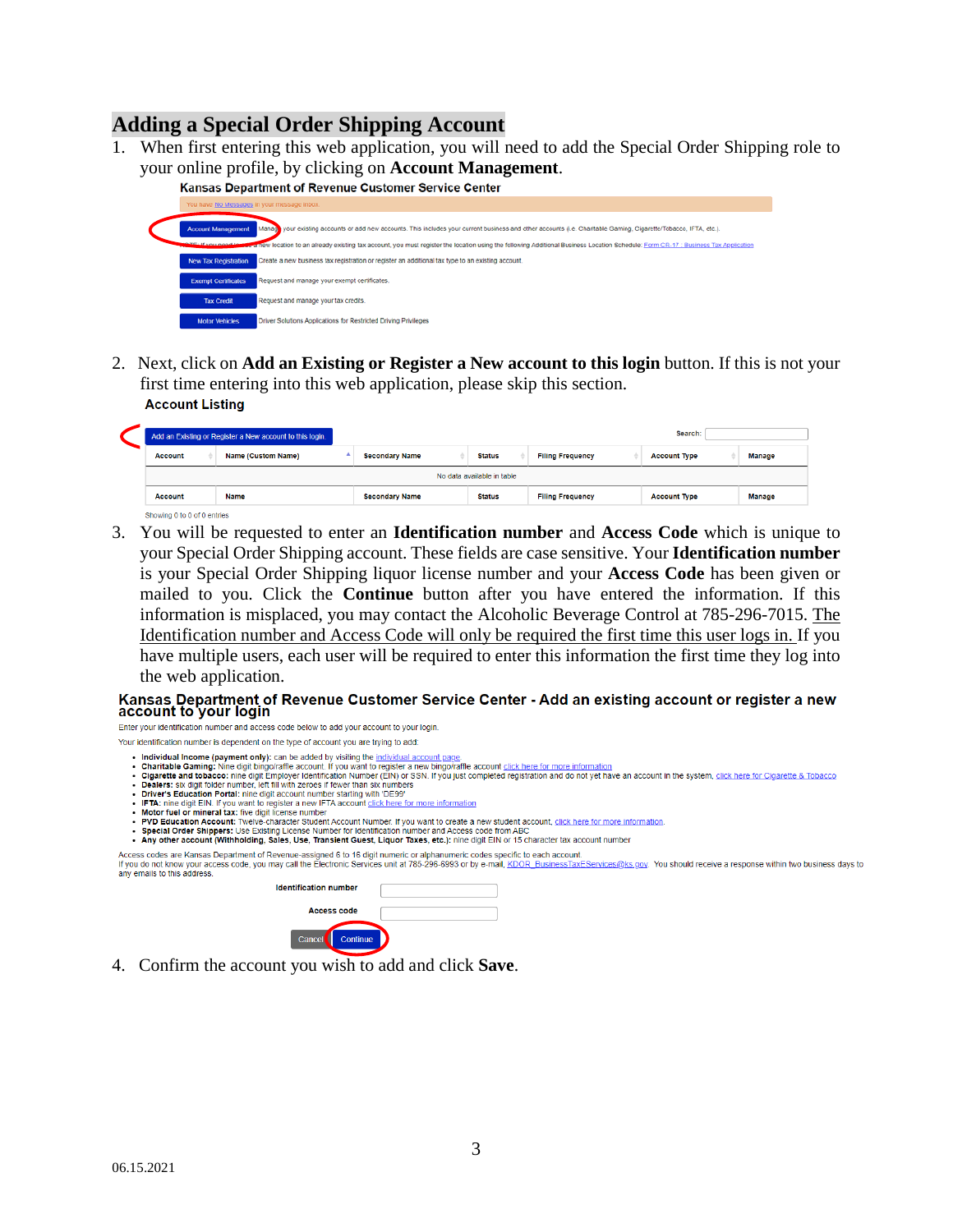### **Filing your Special Order Shipping Gallonage Tax Return and Sales Report**

1. From the Account Listing page, Click the **Manage Account** link.

| Add an Existing or Register a New account to this login |                                                                                                                                                                                                                                                                   |                                                |               |                         |                       | Search:        |
|---------------------------------------------------------|-------------------------------------------------------------------------------------------------------------------------------------------------------------------------------------------------------------------------------------------------------------------|------------------------------------------------|---------------|-------------------------|-----------------------|----------------|
| <b>Account</b>                                          | <b>Name (Custom Name)</b>                                                                                                                                                                                                                                         | <b>Secondary Name</b><br>٠                     | <b>Status</b> | <b>Filing Frequency</b> | <b>Account Type</b>   | Manage         |
|                                                         | Kanses ABC Test                                                                                                                                                                                                                                                   |                                                | Active        | Quarterly               | Special Order Shipper | Manage Account |
|                                                         | 2. Click File a Special Order Shipping Return which is at the top of the Account Management grid.                                                                                                                                                                 |                                                |               |                         |                       |                |
|                                                         | Kansas Department of Revenue Customer Service Center Account Information                                                                                                                                                                                          |                                                |               |                         |                       |                |
|                                                         | Contact our Electronic Services support staff at 785-296-6993 if you have questions regarding the information shown for this account. Click "Manage Access to This Account" at the bottom of the screen to remove this account                                    |                                                |               |                         |                       |                |
|                                                         | <b>Account Information</b>                                                                                                                                                                                                                                        |                                                |               |                         |                       |                |
|                                                         | <b>Account Number</b>                                                                                                                                                                                                                                             | 123456                                         |               |                         |                       |                |
|                                                         | <b>Business Name</b>                                                                                                                                                                                                                                              | <b>Kansas ABC Test</b>                         |               |                         |                       |                |
|                                                         | <b>Custom Display Name</b>                                                                                                                                                                                                                                        | Save                                           |               |                         |                       |                |
|                                                         | <b>Account Type</b>                                                                                                                                                                                                                                               | <b>Special Order Shipper</b>                   |               |                         |                       |                |
|                                                         | <b>Filing Frequency</b>                                                                                                                                                                                                                                           | Quarterly                                      |               |                         |                       |                |
|                                                         | <b>Account Status</b>                                                                                                                                                                                                                                             | Active What does this mean?                    |               |                         |                       |                |
|                                                         | <b>Bank Account Information</b><br>This bank information is saved for use by this account. You may add additional bank accounts to choose between when you are making payments. Removing a bank account will not remove it from payments that have already been m |                                                |               |                         |                       |                |
|                                                         | You have no banking information on record for this account with the Kansas Department of Revenue                                                                                                                                                                  |                                                |               |                         |                       |                |
|                                                         |                                                                                                                                                                                                                                                                   | <b>Add Additional Bank Account Information</b> |               |                         |                       |                |
| <b>Account Management</b>                               |                                                                                                                                                                                                                                                                   |                                                |               |                         |                       |                |
|                                                         | File a Special Order Shipping Return                                                                                                                                                                                                                              | <b>Includes EFT Payment Option</b>             |               |                         |                       |                |
|                                                         | <b>View Account History</b>                                                                                                                                                                                                                                       | <b>View On-line Payments And Filed Returns</b> |               |                         |                       |                |
|                                                         | <b>Manage Access to This Account</b>                                                                                                                                                                                                                              | View/Remove who has Access to this Account     |               |                         |                       |                |

3. Select a quarter and year from the drop-down selections. If this is your first time filing a return for the filing period select 'Original Return', otherwise choose 'Amended Return' if you are revising a previously filed period. Then click **Continue**.

## **Special Order Shipping Filing**

| <b>License Number</b>     | 123456                                                                                      |
|---------------------------|---------------------------------------------------------------------------------------------|
| <b>Business Name</b>      | Kansas ABC Test                                                                             |
| <b>Filing Frequency</b>   | Quarterly                                                                                   |
| <b>Account Status</b>     | Active What does this mean?                                                                 |
| <b>Account Start Date</b> | 01/01/2019                                                                                  |
| <b>Account End Date</b>   | 12/31/2078                                                                                  |
| <b>Filing Period</b>      | quarterly filing<br><b>Choose a Quarter</b><br>Choose a Year<br>$\checkmark$<br>$\check{ }$ |
| <b>Return Type</b>        | Original Return<br>$\circ$<br>○ Amended Return                                              |
| Cancel                    | <b>Continue</b>                                                                             |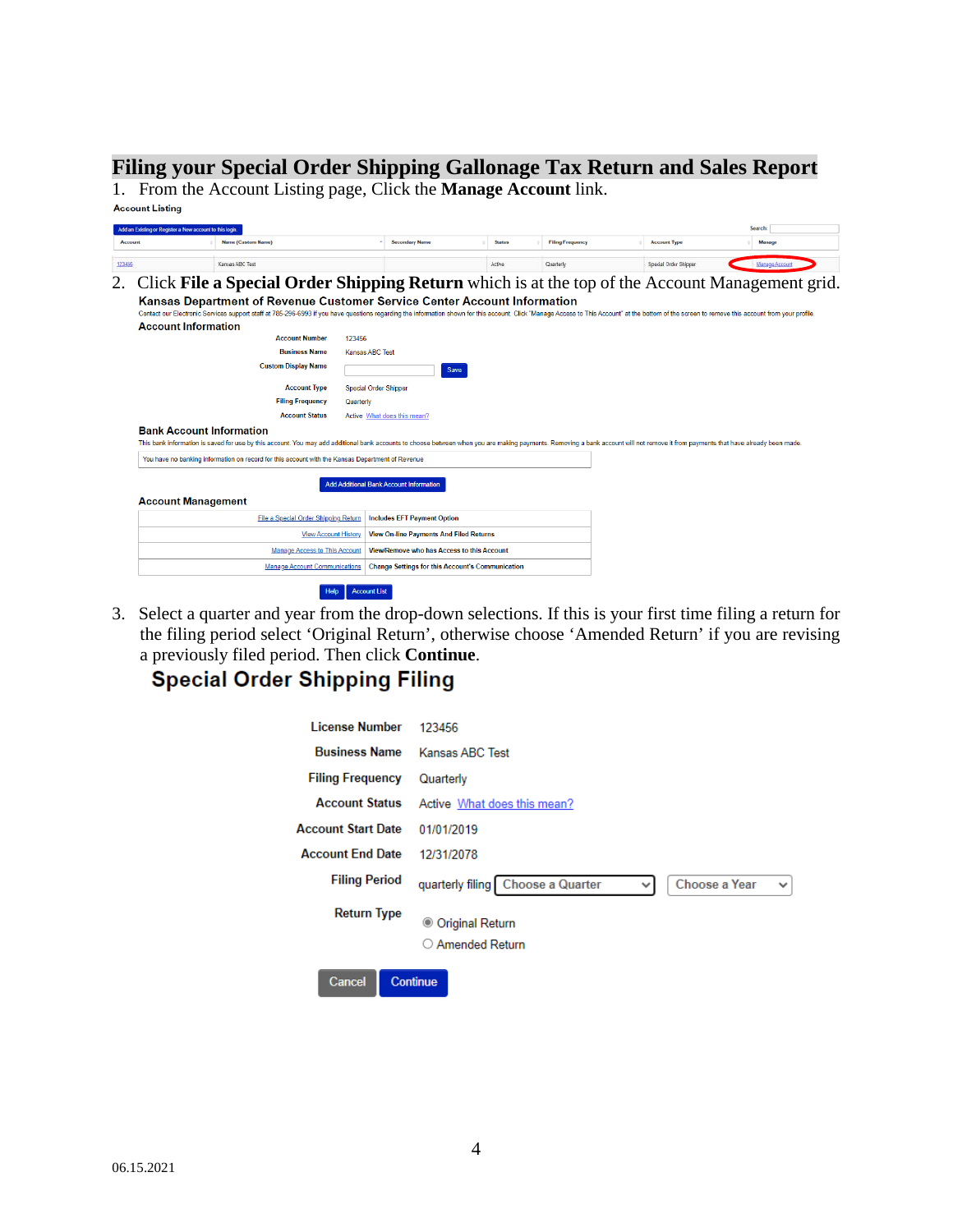4. You may enter your data manually by choosing **Add Line** or upload a CSV file by choosing the **Upload** option.



- a. If **Add Line** method was chosen for data entry, all fields are required except 'Customer Address Line 2'. Once the shipment data is entered, select **Save** to add this row of information to your report. You will repeat this step until all shipments have been added manually.
- b. If **Upload** method was chosen for data entry, please indicate whether your file has headers and if you wish to truncate existing entries in this filing period, by selecting the appropriate checkbox(es). If following the instructions below under **Saving as a CSV File,** you will select **Comma** for the Delimeter Type. Select the **Click here to select file** button and navigate to the file you want to upload.

| <b>Special Order Shipping Report</b> |                                                                                                                                                                                                                                                                      |
|--------------------------------------|----------------------------------------------------------------------------------------------------------------------------------------------------------------------------------------------------------------------------------------------------------------------|
| Part 2 - Shipping Data Upload        |                                                                                                                                                                                                                                                                      |
| <b>Upload Type:</b>                  | To avoid duplication, please only upload a file once. If you receive an error message your file upload is incomplete. Make the necessary corrections and resubmit your file. Be sure to mark the box "delete any pre-existing<br>® Part 2: Identify Your Shipment(s) |
|                                      |                                                                                                                                                                                                                                                                      |
| Options:                             | □ First line of file contains column headings.<br>Delete any pre-existing data before upload.                                                                                                                                                                        |
| <b>Delimeter Type:</b>               | ○ Tab <sup>®</sup> Comma ○ Pipe<br>Colon                                                                                                                                                                                                                             |
|                                      | Click here to select file                                                                                                                                                                                                                                            |
|                                      | Cancel Help Back                                                                                                                                                                                                                                                     |

Once your file is uploaded, select **Process File**. If your file has processed successfully, you will see the data displayed on the screen. If you receive an error message, please re-check the column order, mandatory fields, as well as confirming the file you are attempting to load has been saved as CSV.

| <b>Special Order Shipping Report</b><br>Part 2 - Shipping Data Upload |                                                                                                                                                                                                                               |
|-----------------------------------------------------------------------|-------------------------------------------------------------------------------------------------------------------------------------------------------------------------------------------------------------------------------|
|                                                                       | To avoid duplication, please only upload a file once. If you receive an error message your file upload is incomplete. Make the necessary corrections and resubmit your file. Be sure to mark the box "delete any pre-existing |
| <b>Upload Type:</b>                                                   | ® Part 2: Identify Your Shipment(s)                                                                                                                                                                                           |
|                                                                       | Options:<br>First line of file contains column headings.                                                                                                                                                                      |
|                                                                       | Delete any pre-existing data before upload.                                                                                                                                                                                   |
| <b>Delimeter Type:</b>                                                | $O$ Tab<br>® Comma<br>$O$ Pipe<br>C Colon                                                                                                                                                                                     |
|                                                                       | File CSV SOS Annual TESTING 11.10.20 cav successfully uploaded, click Process File button to process into database.                                                                                                           |

#### Cancel Help E-4 Process File

Uploads must be saved as a CSV file. Excel can output CSV files, see the **Saving as a CSV File** instructions below. All 15 columns are required. The fields required to have data are noted with an \* next to the item name.

- 1. **\*Shipment Date** date format (e.g. 01/24/2016)
- 2. **\*Customer Name** 50 char max– no commas
- 3. **\*Customer Address Line 1** 50 char max– no commas
- 4. **Customer Address Line 2**  50 char max– no commas
- 5. **\*Customer City** 40 char max– no commas
- 6. **\*Customer State** 2 char KS only
- 7. **\*Customer Zip** 10 char max (no dash just numbers) (if leading zero, format cell to be "Text")
- 8. **\*Fortified Wine Quantity Shipped** 9 whole (enter zero if none shipped)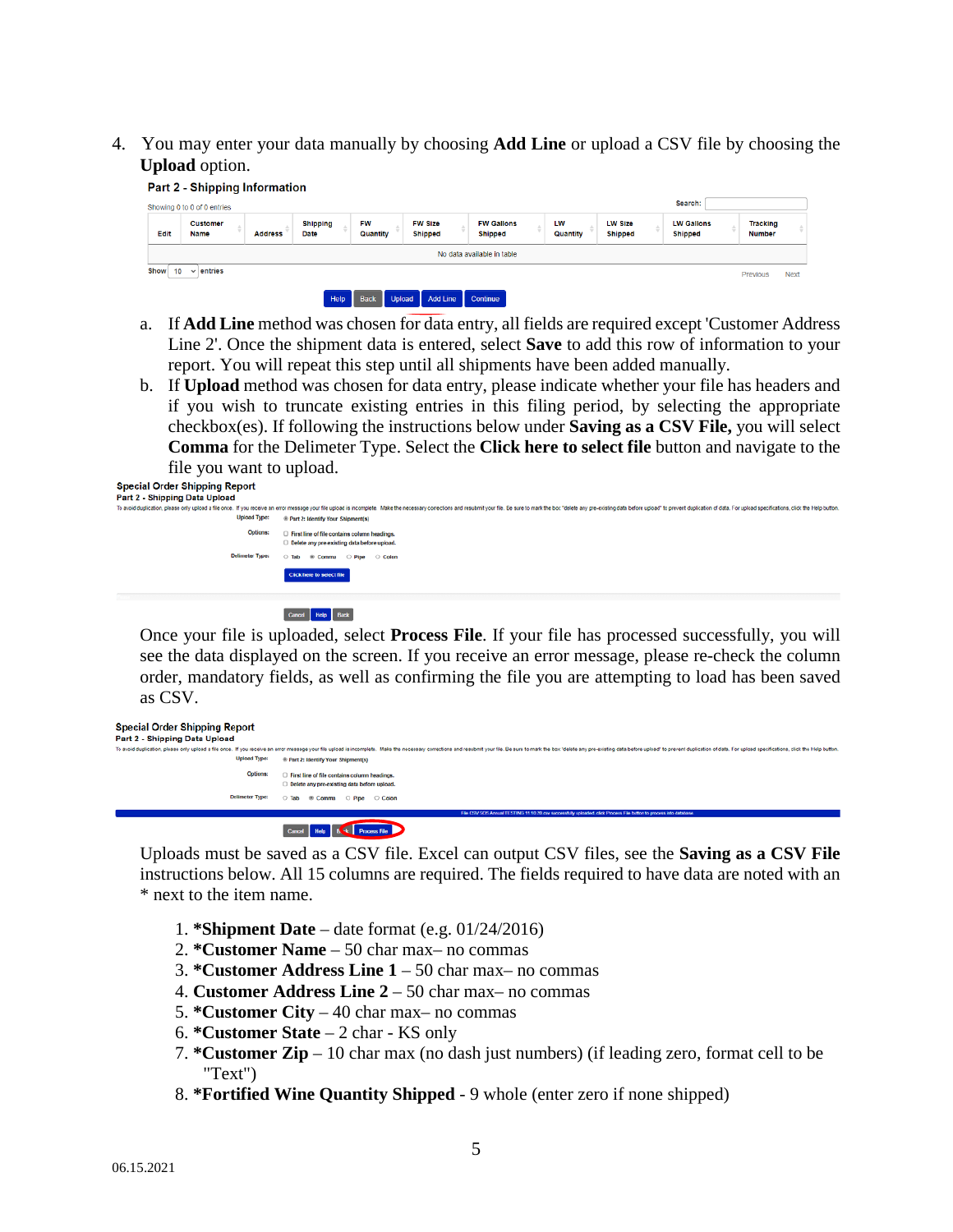- 9. **\*Fortified Wine Size** 9 whole, 5 decimal places (required if quantity shipped >0)
- 10.**\*Fortified Wine Unit of Measure** (L Liter, ML Milliliter) (required if quantity shipped  $>0$ )
- 11.**\*Light Wine Quantity Shipped**  9 whole (enter zero if none shipped)
- 12.**\*Light Wine Size**  9 whole, 5 decimal places (required if quantity shipped >0)
- 13.**\*Light Wine Unit of Measure** (L Liter, ML Milliliter) (required if quantity shipped >0)
- 14. **\*Tracking Number-** 30 char max no commas
- 15. **\*Order Total -** 9 whole, 2 decimal places (Amount paid by customer)
- 7. Once all shipments have been manually added or uploaded click **Continue**.

|                          | <b>INVESTIGATION</b>                 |                                     |                 |                      |                    |                        |                           |                   |                        |                          |                        |
|--------------------------|--------------------------------------|-------------------------------------|-----------------|----------------------|--------------------|------------------------|---------------------------|-------------------|------------------------|--------------------------|------------------------|
|                          |                                      | <b>DOA Name</b>                     | Kansas ABC Test |                      |                    |                        |                           |                   |                        |                          |                        |
|                          |                                      | <b>License Number</b>               | 123456          |                      |                    |                        |                           |                   |                        |                          |                        |
|                          |                                      | Return Type                         | original        |                      |                    |                        |                           |                   |                        |                          |                        |
|                          |                                      | <b>Due Date</b>                     | 7/15/2021       |                      |                    |                        |                           |                   |                        |                          |                        |
|                          |                                      | <b>Period Begin Date</b>            | 1/1/2021        |                      |                    |                        |                           |                   |                        |                          |                        |
|                          |                                      | Period End Date                     | 331/2021        |                      |                    |                        |                           |                   |                        |                          |                        |
|                          | <b>Part 2 - Shipping Information</b> |                                     |                 |                      |                    |                        |                           |                   |                        |                          |                        |
|                          | Showing 1 to 1 of 1 entries          |                                     |                 |                      |                    |                        |                           |                   |                        | Search:                  |                        |
| Edit                     | <b>Customer Name</b>                 | Address                             |                 | <b>Shipping Date</b> | <b>FW Quantity</b> | <b>FW Size Shipped</b> | <b>FW Gallons Shipped</b> | <b>LW Quantky</b> | <b>LW Size Shipped</b> | <b>LWGallons Shipped</b> | <b>Tracking Number</b> |
| Edit                     | <b>TESTING</b>                       | 109 SW 9TH STREET, TOPEKA, KS 66612 |                 | 01/01/2021           |                    | 750 ML                 | 0.198                     |                   | 750 ML                 | 0.156                    | 123456ABCDEF7890       |
| Show $10 \times$ entries |                                      |                                     |                 |                      |                    |                        |                           |                   |                        |                          | Previous 1 Next        |

- 
- 8. Review the report information and click **Save and Continue**.

| DRA Name                                           | Kansas ABC Test |
|----------------------------------------------------|-----------------|
| <b>License Number</b>                              | 123458          |
| <b>Return Type</b>                                 | original        |
| Due Date                                           | 7/15/2021       |
| <b>Period Begin Date</b>                           | 1/1/2021        |
| <b>Period End Date</b>                             | 3/31/2021       |
| Part 1 - Filing Information                        |                 |
| Fortified Wine Gallons 0.1980) X \$0.75 per Gallon | 0.15            |
| Light Wine Gallons 0.15000 X \$0.30 per Gallon     | 0.06            |
| <b>Total Due Before Credit</b>                     | \$0.21          |
| Cordit Memo/Amount of Previous Credit              | ٠               |
| <b>Loss Paymential Roceived</b>                    | \$0.00          |
| <b>Total Amount Due</b>                            | \$0.21          |
| Part 2 - Shipment Information                      |                 |

9. Select your payment option. If ACH Debit (EFT) is selected, complete the 'ACH Debit Settlement Options' and 'ACH Debit Bank Info' fields. Then hit **Continue**.

| Special Order Shipping Report<br><b>Taxpayer Information</b>                                  |                                                                                                                                                            |
|-----------------------------------------------------------------------------------------------|------------------------------------------------------------------------------------------------------------------------------------------------------------|
| <b>DBA Name</b>                                                                               | Kansas ABC Test                                                                                                                                            |
| <b>License Number</b>                                                                         | 123456                                                                                                                                                     |
| <b>Return Type</b>                                                                            | original                                                                                                                                                   |
| Due Date                                                                                      | 7/15/2021                                                                                                                                                  |
| <b>Period Begin Date</b>                                                                      | 1/1/2021                                                                                                                                                   |
| <b>Period End Date</b>                                                                        | 3/31/2021                                                                                                                                                  |
| <b>Tax Payment Information</b><br><b>Special Order Shipping Payment</b>                       | 50.21                                                                                                                                                      |
| <b>Payment Options</b>                                                                        |                                                                                                                                                            |
| C ACH Debit (EFT) - Kansas Department of Reverue withdraws the payment from your bank account |                                                                                                                                                            |
|                                                                                               | O Check w/ Voucher - Pre-filed voucher available after submission. If selecting this option, click the Continue button to go to the next page.             |
| <b>ACH Debit Settlement Options</b>                                                           |                                                                                                                                                            |
| the due date are considered timely.                                                           | Payments cannot be effective the same date they are initiated or on Saturdays, Sundays or Federal banking holidays. In addition, payments entered after 48 |
| <b>Due Date</b>                                                                               | 07/15/2021                                                                                                                                                 |
| <b>Next Business Day</b>                                                                      | 06/16/2021                                                                                                                                                 |
| <b>Other Date</b>                                                                             | o                                                                                                                                                          |
| <b>ACH Debit Bank Info:</b>                                                                   |                                                                                                                                                            |
| # Add a new bank account                                                                      |                                                                                                                                                            |
| CORPASODRAC DOUNDRANNE<br>1538                                                                |                                                                                                                                                            |
| <b>Bowling</b><br>Nambel<br>Account                                                           | <b>Chack</b><br>Namiber                                                                                                                                    |
| han.<br>CONTACORRESAR<br><b>SRUD NORWARD</b>                                                  |                                                                                                                                                            |
| <b>Search</b><br><b>Bradley</b><br>tempo<br>Kanada                                            |                                                                                                                                                            |
| <b>Bank Routing Number</b>                                                                    |                                                                                                                                                            |
| <b>Bank Account Humber</b>                                                                    |                                                                                                                                                            |
| <b>Account Type</b>                                                                           | Checking v                                                                                                                                                 |
| Don't save bank information                                                                   | o                                                                                                                                                          |
|                                                                                               | Continue<br>Help<br>Bad                                                                                                                                    |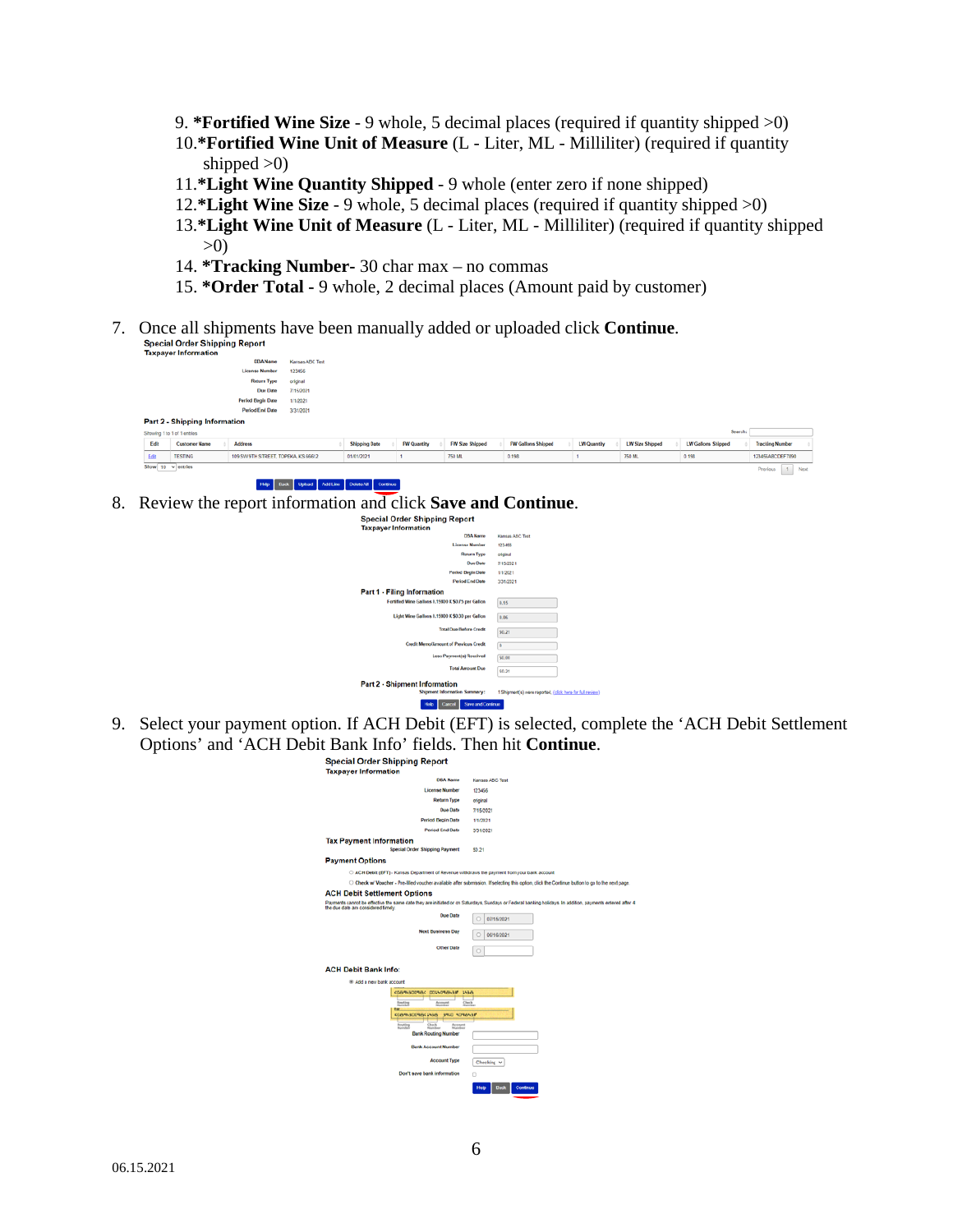10. Conduct a final review of your report information. Complete 'Part 4 – Signature Information/Return Certification' and mark the Declaration box. Then hit **Submit Report**.

| <b>DBA Name</b>                                                       | <b>Kansas ABC Test</b>                                                                                                                                                                   |
|-----------------------------------------------------------------------|------------------------------------------------------------------------------------------------------------------------------------------------------------------------------------------|
| <b>License Number</b>                                                 | 123456                                                                                                                                                                                   |
| <b>Return Type</b>                                                    | original                                                                                                                                                                                 |
| <b>Due Date</b>                                                       | 7/15/2021                                                                                                                                                                                |
| <b>Period Begin Date</b>                                              | 1/1/2021                                                                                                                                                                                 |
| <b>Period End Date</b>                                                | 3/31/2021                                                                                                                                                                                |
| Part 1 - Filing Information                                           |                                                                                                                                                                                          |
| Fortified Wine Gallons 0.19800 X \$0.75 per Gallon                    | S0.15                                                                                                                                                                                    |
| Light Wine Gallons 0.19800 X \$0.30 per Gallon                        | \$0.06                                                                                                                                                                                   |
| <b>Total Due Before Credit</b>                                        | \$0.21                                                                                                                                                                                   |
| <b>Credit Memo</b>                                                    | \$0.00                                                                                                                                                                                   |
| <b>Less Payment(s) Received</b>                                       | \$0.00                                                                                                                                                                                   |
| <b>Total Amount Due</b>                                               | \$0.21                                                                                                                                                                                   |
| Part 2 - Shipment Information<br><b>Shipment Information Summary:</b> | 1 Shipment(s) were reported, (click here for full review)                                                                                                                                |
| Part 3 - Payment Information                                          |                                                                                                                                                                                          |
| <b>Payment Type</b>                                                   | Other                                                                                                                                                                                    |
| <b>Special Order Shipping Payment</b>                                 | \$0.21                                                                                                                                                                                   |
| <b>Payment Due Date:</b>                                              | 7/15/2021                                                                                                                                                                                |
| Part 4 - Signature Information/Return Certification                   |                                                                                                                                                                                          |
| <b>Responsible Party's Name:</b>                                      | Test                                                                                                                                                                                     |
| <b>Email Address:</b>                                                 | KDOR abc.email@ks.gov                                                                                                                                                                    |
| Title:                                                                | Owner                                                                                                                                                                                    |
| Phone:                                                                | 785-296-7015                                                                                                                                                                             |
|                                                                       | □ DECLARATION: I declare under penalties of perjury that I have examined this report and all attachments and, to the best of my knowledge and belief, it is true, correct, and complete. |

11. Your report has now been submitted. If you selected the option to pay via Check w/ Voucher, you can now access and print the voucher by clicking **Other (Click here to open and print your payment voucher in a new window**). Print and mail the voucher with your check to the address provided. **Special Order Shinning Refu** 

| <b>Account Information</b>                         |                                                                                                                                                        |
|----------------------------------------------------|--------------------------------------------------------------------------------------------------------------------------------------------------------|
| <b>License Number</b>                              | 123456                                                                                                                                                 |
| <b>Business Name</b>                               | Kansas ABC Test                                                                                                                                        |
| <b>Tax Return Information</b>                      |                                                                                                                                                        |
| <b>Return Type</b>                                 | original                                                                                                                                               |
| <b>Confirmation Number</b>                         | 1166-3C4A-764D                                                                                                                                         |
| <b>Postmark Date</b>                               | 6/15/2021                                                                                                                                              |
| <b>Filing Period Begin Date</b>                    | 1/1/2021                                                                                                                                               |
| <b>Filing Period End Date</b>                      | 3/31/2021                                                                                                                                              |
| <b>Payment Due Date</b>                            | 7/15/2021                                                                                                                                              |
| <b>Return Details</b>                              |                                                                                                                                                        |
| Fortified Wine Gallons 0.19800 X \$0.75 per Gallon | \$0.15                                                                                                                                                 |
| Light Wine Gallons 0.19800 X \$0.30 per Gallon     | \$0.06                                                                                                                                                 |
| <b>Total Due Before Credit</b>                     | \$0.21                                                                                                                                                 |
| <b>Credit Memo/Amount of Previous Credit</b>       | ٥                                                                                                                                                      |
| <b>Less Payment(s) Received</b>                    | \$0.00                                                                                                                                                 |
| <b>Total Amount Due</b>                            | \$0.21                                                                                                                                                 |
| <b>Shipment Information Summary:</b>               | (Click to hide/show details)<br>1 Shipment(s) were reported                                                                                            |
|                                                    |                                                                                                                                                        |
| <b>Payment Information</b>                         |                                                                                                                                                        |
| <b>Payment Type</b>                                | Other (Click here to open and print your payment voucher in a new window)                                                                              |
|                                                    | <b>Remit Voucher and Check to:</b><br><b>KDOR - Alcoholic Beverage Control</b><br><b>Mills Building</b><br>109 SW 9th Street, 5th Floor<br>PO Box 3506 |
|                                                    | Topeka, KS 66601-3506                                                                                                                                  |
| <b>Return Certification</b>                        |                                                                                                                                                        |
| <b>Filer's Name</b>                                | Test                                                                                                                                                   |
| Filer's Title                                      | Owner                                                                                                                                                  |
| <b>Filer's Phone</b>                               | 785-296-7015                                                                                                                                           |
| <b>Filer's Email</b>                               | KDOR_abc.email@ks.gov                                                                                                                                  |